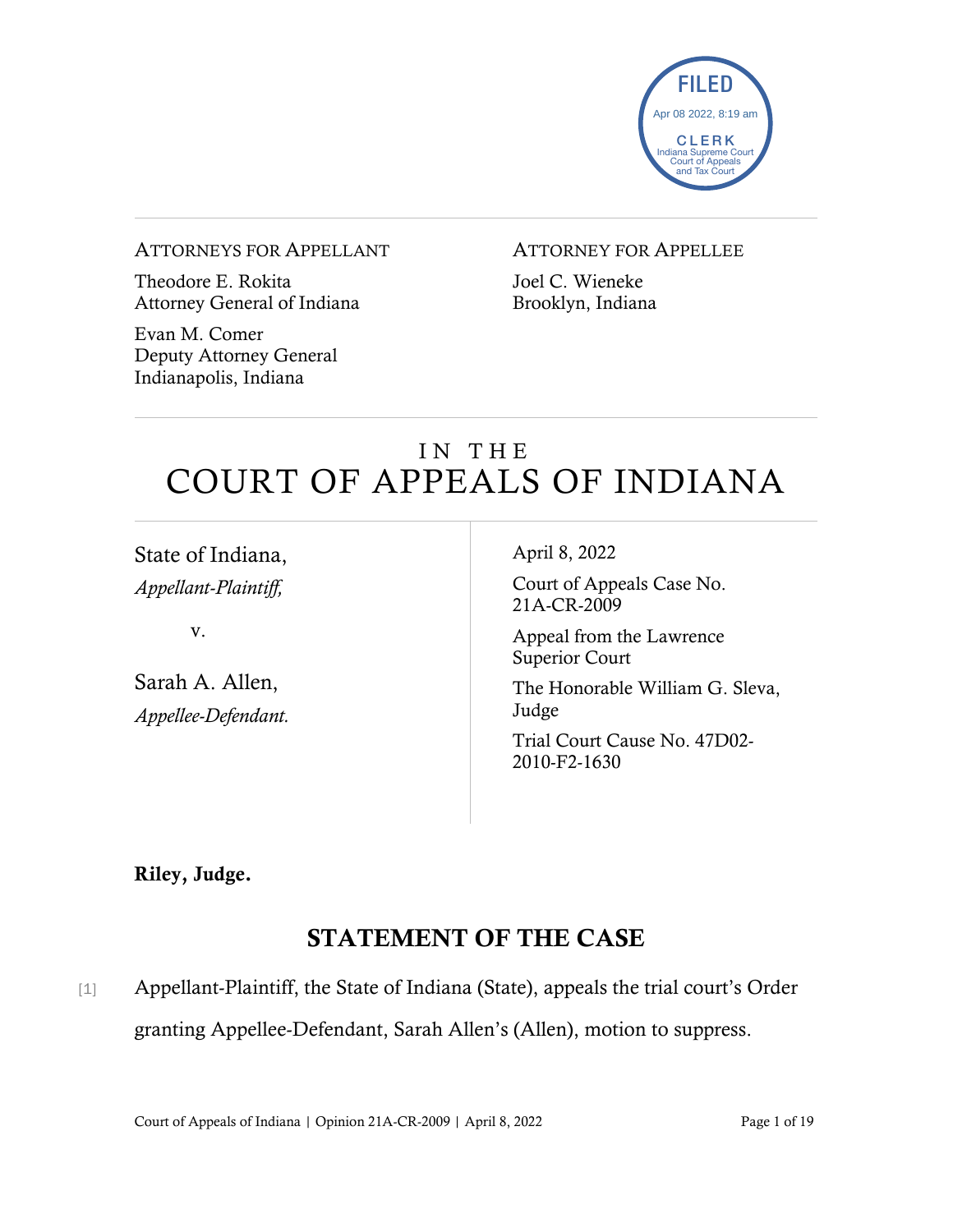[2] We reverse.

### ISSUES

[3] The State presents this court with two issues, which we restate as:

(1) Whether Allen lacked standing to challenge the search of her husband's person and his clothing; and

(2) Whether an officer's omission of certain statements from his search warrant affidavit for Allen's home invalidated the search warrant.

[4] In addition, Allen presents an argument for upholding the trial court's grant of her motion to suppress, which we restate as: Whether the search warrant for her home was supported by probable cause.

### FACTS AND PROCEDURAL HISTORY

[5] On October 10, 2020, Officer Jarrett Tedrow (Officer Tedrow) and other officers of the Bedford Police Department (BPD) went to the Hillside Apartments in 1900 block of 14<sup>th</sup> Street in Bedford, Indiana, to investigate a report of a male who was publicly exposing his buttocks. Officer Tedrow, whose body camera recorded the investigation, spoke with the complainant, who identified her neighbor, David Allen (David), as the male who had repeatedly exposed his buttocks to her. The complainant indicated to the officers which apartment in the complex was David's. The officers proceeded to the reported address, Apartment 14, where they knocked. When a woman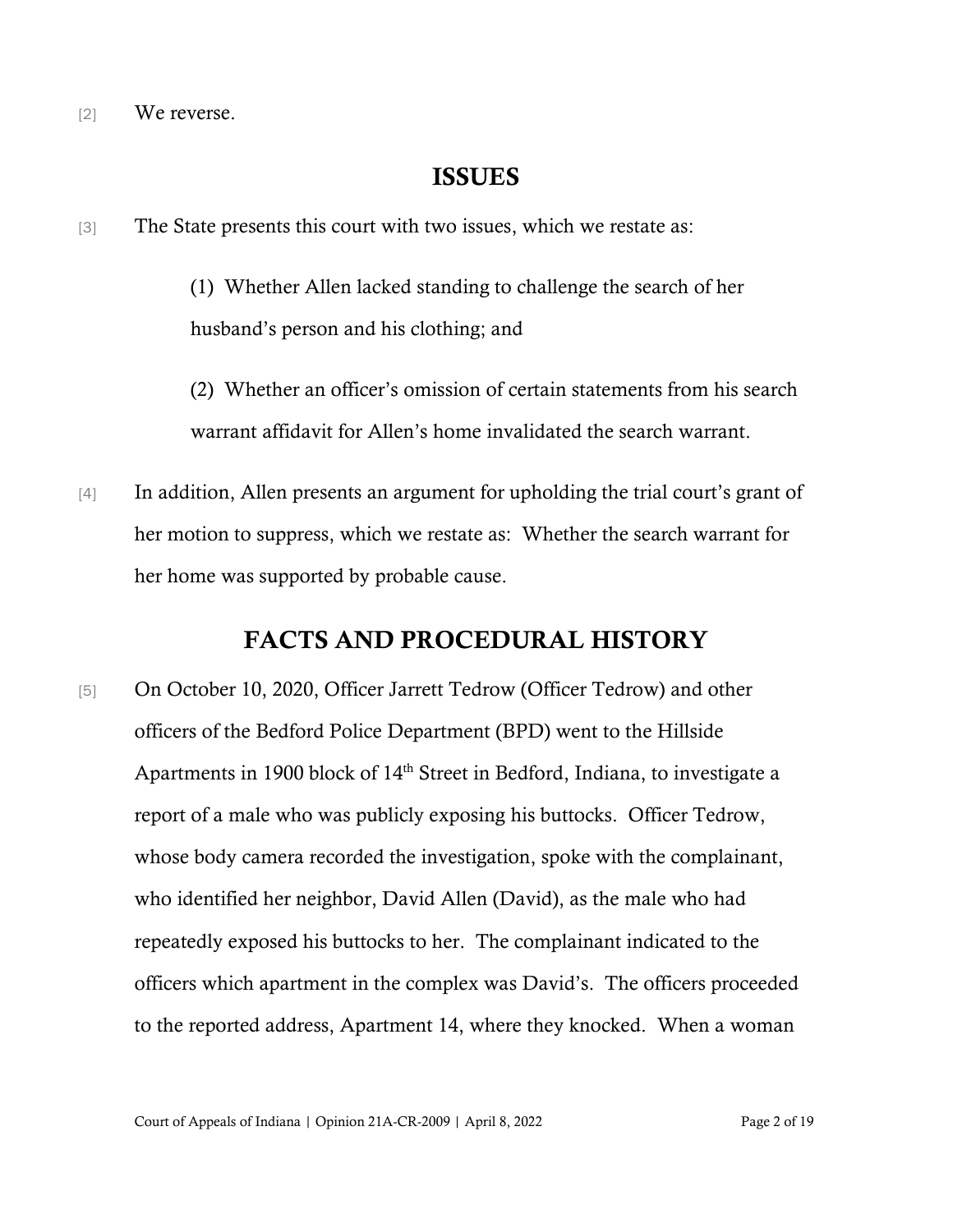answered the door, Officer Tedrow asked if David lived there, and the woman offered to get David for him.

- [6] After a delay, David came to the door, stepped outside without being asked, and shut the door behind him. As Officer Tedrow explained that he was investigating a report of a male exposing himself, David swayed back and forth and remained in constant motion. Within a few moments of encountering David, Officer Tedrow asked David if he had "taken anything today as far as alcohol or drugs" because he seemed to be intoxicated. (Exh. A at 9:40). As David responded that he had only had cold and cough medicine, the lit cigarette he held in his mouth dropped to the ground. Officer Tedrow questioned David concerning the neighbor's report. David confirmed that he lived in Apartment 14 and that his niece, his niece's children, his niece's boyfriend, some friends, and his wife, Allen, [1](#page-2-0) were inside. David denied exposing himself to his neighbor, after which Officer Tedrow noted out loud that David knew details of the report without having been told. Another officer knocked on the door of Apartment 14 again and asked all the adults to exit.
- [7] Officer Tedrow asked David if he had any weapons, whereupon David raised his arms and Officer Tedrow patted down the pockets of David's shorts. No weapons or other contraband was found. Officer Tedrow observed out loud that, although he did not know how David usually acted, David appeared to

<span id="page-2-0"></span> $1$  David referred to his wife as "Ashley." There is no dispute between the parties that Allen is David's wife or that Allen was present in Apartment 14 when the officers arrived.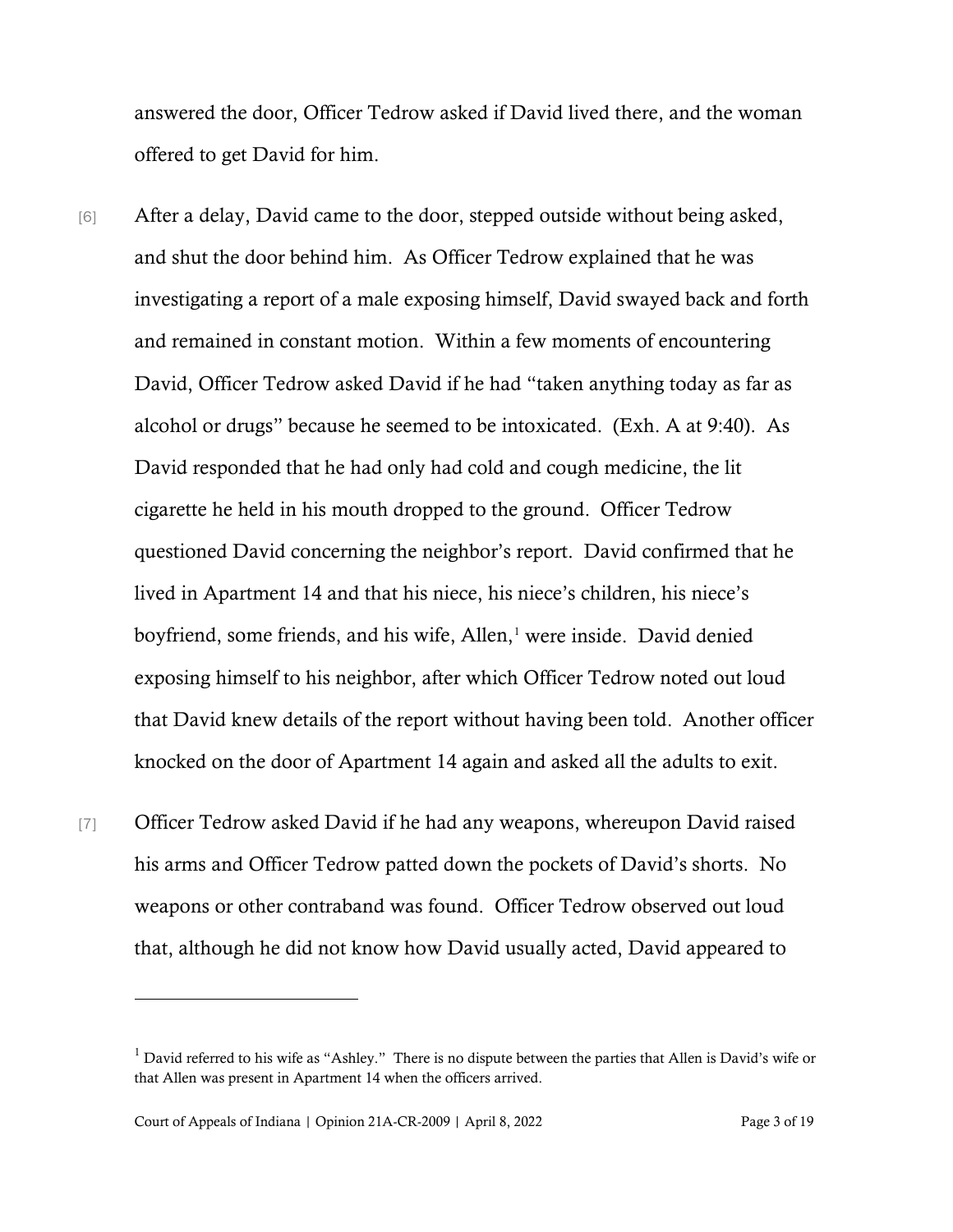him to be more "f<sup>\*\*</sup>ked up" than a person would normally be having taken just cold and cough medicine. (Exh. A at 12:25). David then stated that he had taken two "full glasses" of Robitussin. (Exh. A at 13:09). As another officer spoke with the other adults who had exited the home, Officer Tedrow stood with David, who spoke at length without being prompted. After several minutes, another officer observed a bulge in David's sock, reached into David's sock, and found a baggie of suspected heroin.

[8] David was taken into custody, and without being prompted, David stated the following:

> David: You got me . . . I'm not resisting . . . I'm not fighting you in the least bit . . . If there's anything here is found, it's all mine.

Unidentified Officer: It was in your sock.

David: I know. I'm just saying if anything is found in this house, it belongs to me.

Officer Tedrow: We are going to my car.

Unidentified Officer: Is there anything else inside the house?

David: Let them go . . . I don't know, I didn't even know that was there [expletive] but I'll take it . . . [to bystanders] Hey call mom and tell her what's up. [to officers] I didn't know that was there, I would have told you that was there. I've been asleep. I just woke up.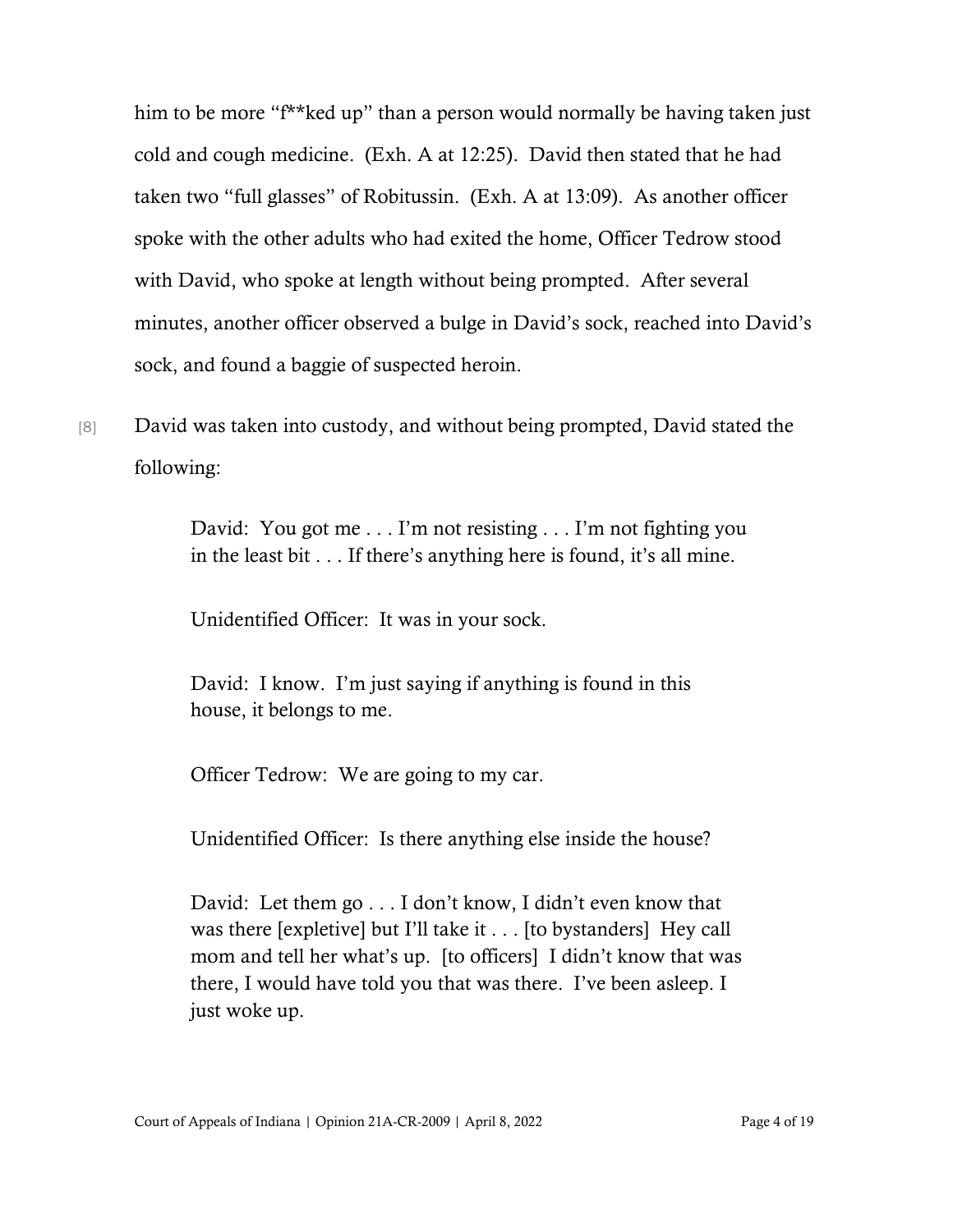(Exh. A at 22:15 to 23:13). A search of David's pockets prior his being transported yielded a pill which was suspected to be a Schedule II controlled substance.

- [9] Subsequent to David's arrest, Officer Tedrow applied for a warrant to search Apartment 14 for evidence of heroin possession and dealing. In his affidavit filed in support of the search warrant, Officer Tedrow related that David's statement "'if there's anything here that's found, it's all mine'" had "led officers to believe that there are other controlled substances inside the residence." (Appellant's App. Vol. II, p. 102). Officer Tedrow did not include in his affidavit David's statement "I don't know, I didn't even know that was there [expletive] but I'll take it," made in response to an officer's enquiry if there was anything else in the home. (Exh. A at 22:15 to 23:13).
- [10] Later that day the search warrant was approved and executed on Apartment 14. The probable cause affidavit filed with the charges in the instant case detailed that officers found in Apartment 14, among other things, what were suspected to be heroin, Buprenorphine, methamphetamine, Gabapentin, syringes, a glass pipe for ingesting methamphetamine, and, in a wallet containing what they suspected to be Allen's driver's license, two bindles of suspected heroin. Allen was taken into custody and transported to the BPD. According to the probable cause affidavit, Allen advised that she had items inside her vaginal canal and eventually produced several plastic bags and a bindle containing suspected heroin from her person.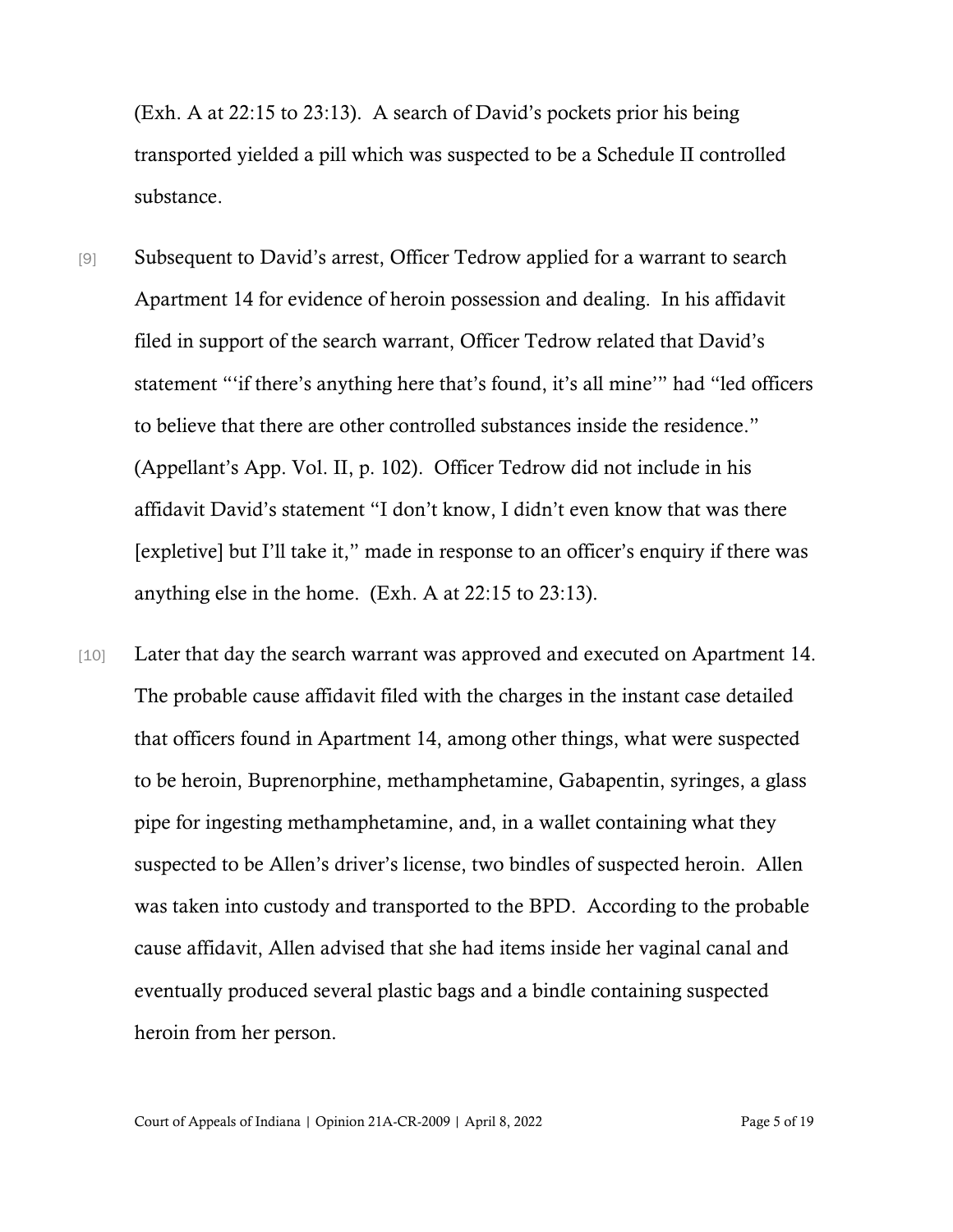- [11] On October 13, 2020, the State filed an Information, charging Allen with Level 2 felony dealing in a narcotic drug (heroin), Level 4 felony possession of a narcotic drug (heroin), Level 6 felony possession of a controlled substance (Buprenorphine), Level 6 felony possession of methamphetamine, Level 6 felony unlawful possession of a syringe, Level 6 felony legend drug possession (Gabapentin), and Class C misdemeanor possession of paraphernalia. On February 1, 2021, Allen filed a motion to suppress which she amended on April 27, 2021. Allen argued that any evidence procured against her must be suppressed because it was the fruit of the poisonous tree of an illegal search of David. Allen also argued that probable cause did not support the search warrant because Officer Tedrow had misled the search warrant judge by omitting from his search warrant affidavit any reference to David's statement that he did not know whether there were other drugs in the home. In its response, the State argued, among other things, that Allen did not have standing under either the federal or Indiana Constitutions to challenge the officer's search of David.
- [12] On June 29, 2021, the trial court held a hearing on Allen's suppression motion. David was Allen's only witness. David provided limited testimony, essentially only establishing a foundation for the admission of Officer Tedrow's body camera footage, which was the only exhibit admitted at the hearing. Allen did not argue during the hearing that she had standing to challenge the search of David's person due to being David's spouse. At the close of the hearing, the trial court made a preliminary ruling that Allen had standing to challenge the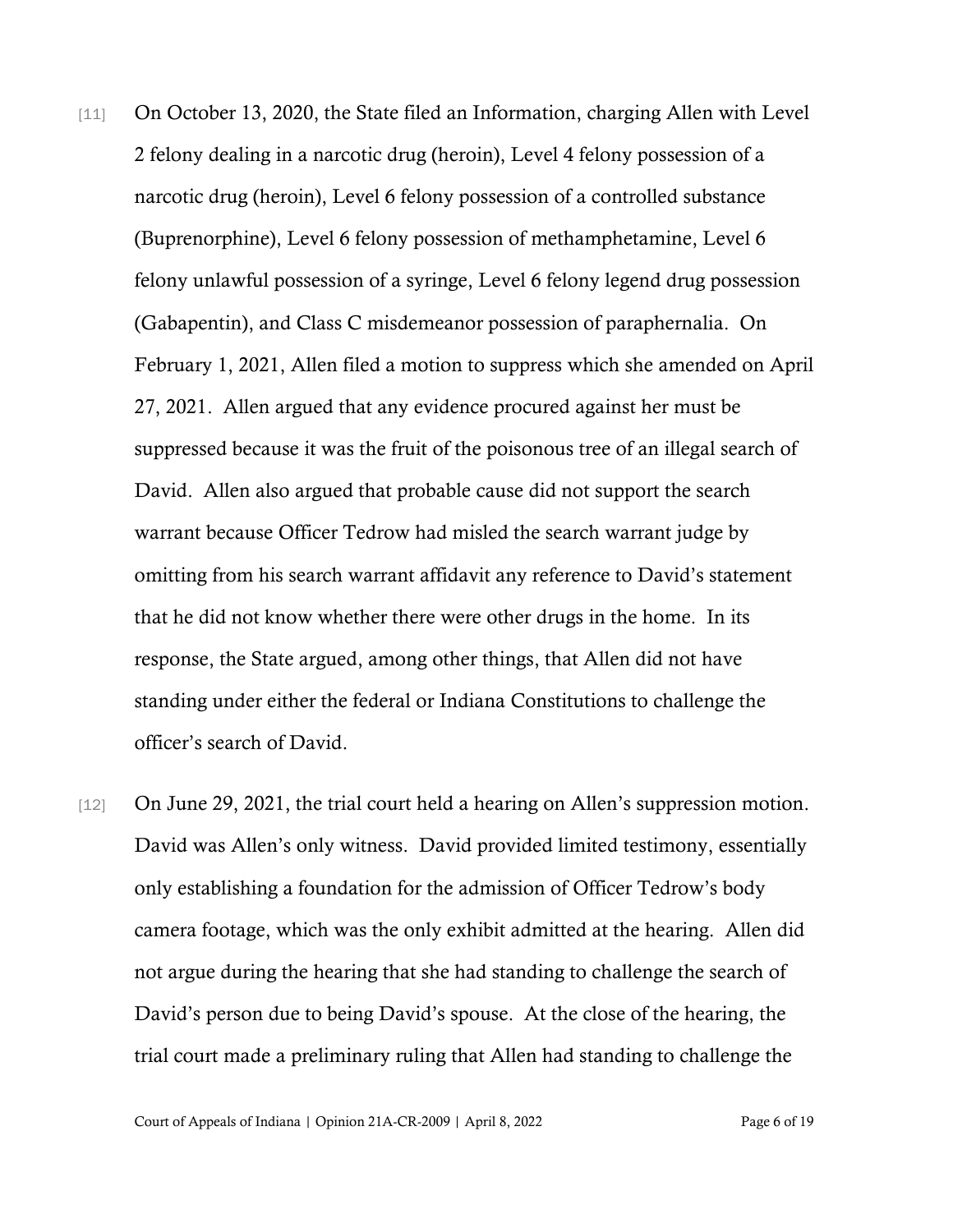officer's search of David, but, after further argument by the parties, the trial court expressly took all issues under advisement. On August 17, 2021, the trial court issued a summary written order granting Allen's motion without entering findings of fact or conclusions thereon. On September 28, 2021, in response to a motion by the State, the trial court dismissed the charges against Allen without prejudice.

[13] The State now appeals. Additional facts will be provided as necessary.

### DISCUSSION AND DECISION

I. *Standard of Review*

[14] The State appeals pursuant to Indiana Code section 35-38-4-2(a)(5) following the trial court's grant of Allen's motion to suppress which effectively precluded any further prosecution of the State's case. In reviewing a trial court's grant of a motion to suppress, we must determine whether the record contains substantial evidence of probative value supporting the trial court's decision. *State v. Renzulli*, 958 N.E.2d 1143, 1146 (Ind. 2011). We will not reweigh the evidence and will consider any conflicting evidence most favorably to the trial court's ruling. *Id*. Where, as here, the State appeals from a negative judgment, to obtain reversal, it must show that the trial court's suppression ruling was contrary to law. *Id*. While we normally defer to the trial court's factual findings made in support of the grant of a motion to suppress, here the trial court entered no findings of fact to which we must defer. *See State v. Wroe*, 16 N.E.3d 462, 470 (Ind. Ct. App. 2014) (also observing that, in reviewing a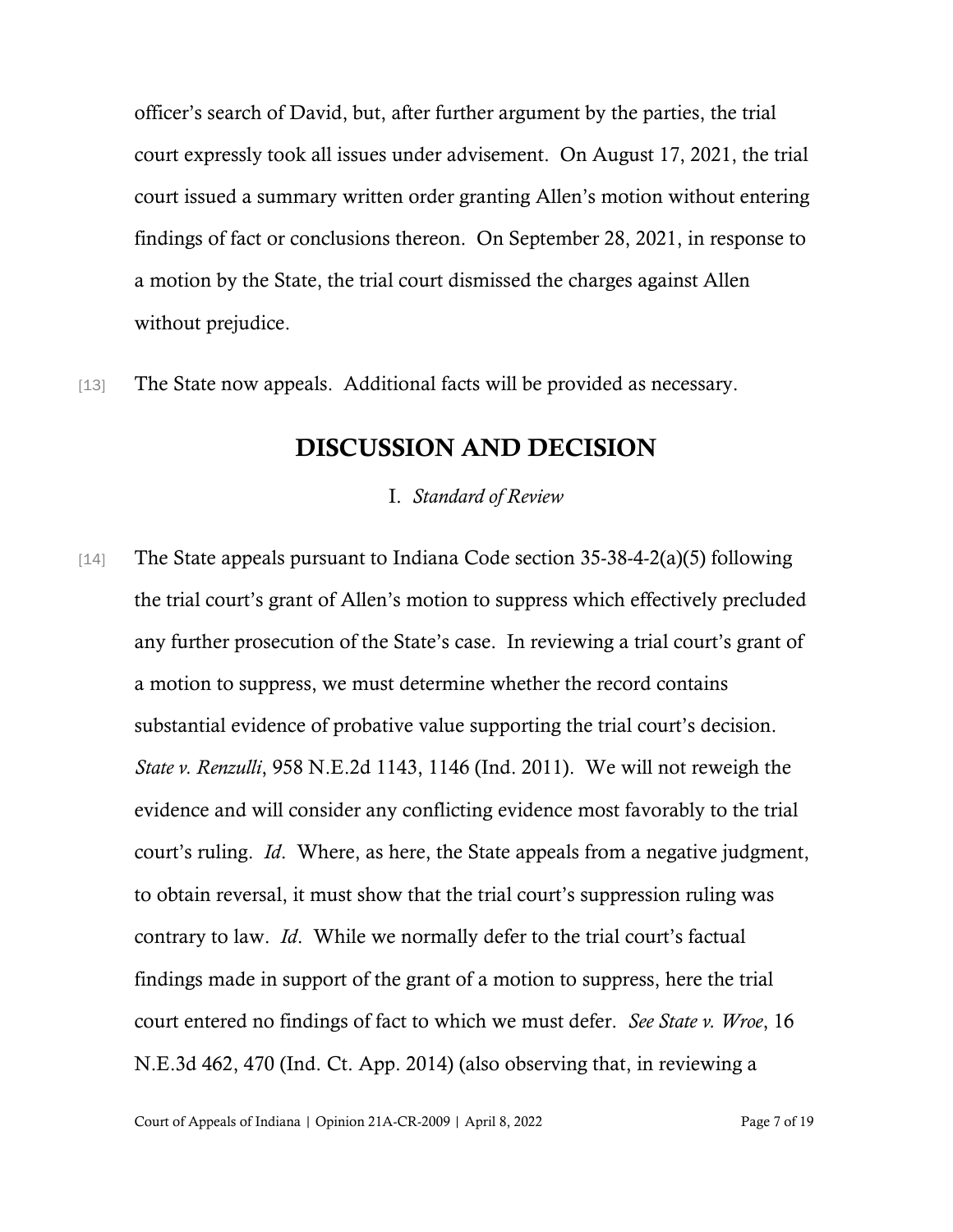summary suppression order, this court must rely on the arguments of the parties and determine if there is substantial evidence of probative value to support the trial court's ruling), *trans. denied*.

#### II*. Standing*

- [15] One of the bases for Allen's suppression motion was to challenge the constitutionality of the search of David that led to the search warrant for Apartment 14 and culminated in the discovery of contraband for which she was criminally charged. The State argues, as it did below, that Allen had no right under either the federal or Indiana Constitutions to challenge the legality of the search of David. We agree with the State.
- [16] Both our federal and Indiana Constitutions protect the right of citizens to be free from unreasonable searches and seizures. *See* U.S. Const. Amend. IV ("The right of the people to be secure in their persons, houses, papers, and effects against unreasonable searches and seizures, shall not be violated[.]"); IN Const. Art. 1,  $\S 11$  (protecting "[t]he right of the people to be secure in their persons, houses, papers, and effects, against unreasonable search or seizure"). These rights are personal to an individual and may not be vicariously asserted. *Rakas v. Illinois*, 439 U.S. 128, 133-34, 99 S.Ct. 421, 425, 58 L.Ed.2d 387, 394 (1978) (Fourth Amendment); *Peterson v. State*, 674 N.E.2d 528, 533-34 (Ind. 1996) (holding that the rights conferred under Section 11 are the personal rights of the individual whose person, house, paper, or effects are searched or seized). It is the burden of the defendant challenging the constitutionality of a search under either our federal or state Constitutions to establish his standing to do so.

Court of Appeals of Indiana | Opinion 21A-CR-2009 | April 8, 2022 Page 8 of 19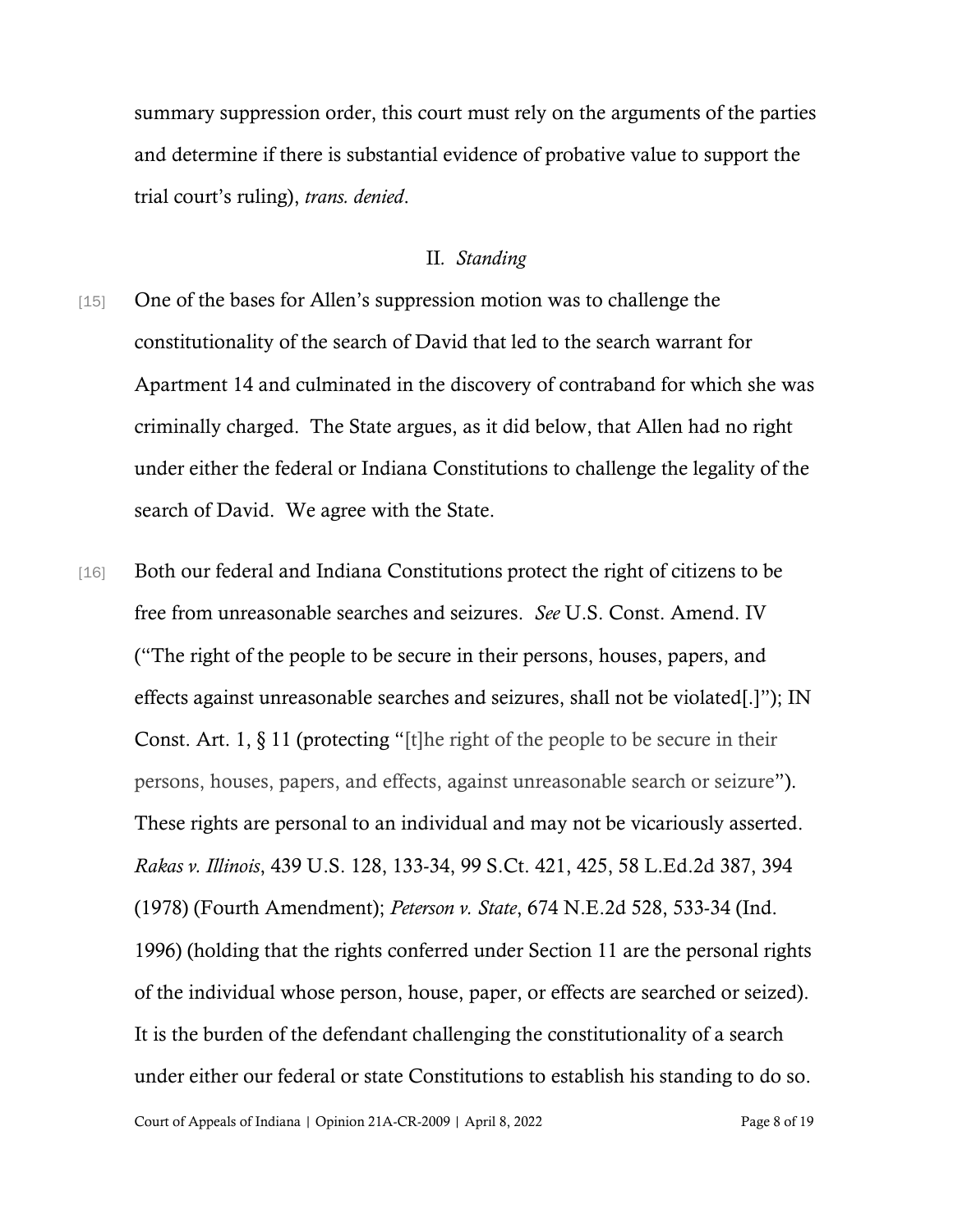*See Peterson*, 674 N.E.2d at 532-34 (noting the defendant's burden under the Fourth Amendment and recognizing that Indiana law interpreting our state Constitution has also imposed the requirement of standing to challenge a search or seizure).

- [17] Under the Fourth Amendment, in order to challenge the constitutionality of a search, a defendant must demonstrate that he or she has "'a legitimate expectation of privacy in that which is searched.'" *Id*. at 532 (quoting *Livingston v. State*, 542 N.E.2d 192, 194 (Ind. 1989)). To meet this burden, a defendant must show a subjective and objective expectation of privacy in the premises searched, which includes establishing "'ownership, control, possession, or interest'" in the premises searched. *Campos v. State*, 885 N.E.2d 590, 598 (Ind. 2008) (citing *Peterson*, 674 N.E.2d at 532-34). Whether a defendant has demonstrated that a legitimate expectation of privacy exists is a factual question to be determined on a case-by-case basis. *Lee v. State*, 545 N.E.2d 1085, 1091 (Ind. 1989). Significantly for our present purposes, "[a] defendant 'aggrieved by an illegal search and seizure only through the introduction of damaging evidence secured by the search of a third person's premises has not had any of his Fourth Amendment rights infringed.'" *Peterson*, 674 N.E.2d at 532 (quoting *Rakas*, 439 U.S. at 134).
- Court of Appeals of Indiana | Opinion 21A-CR-2009 | April 8, 2022 Page 9 of 19 [18] While standing analysis under the Fourth Amendment focuses for the most part on whether the defendant has a privacy expectation in the premises searched, a standing analysis under Article 1, Section 11 of our state Constitution places significant focus on both the premises searched and the defendant's interest in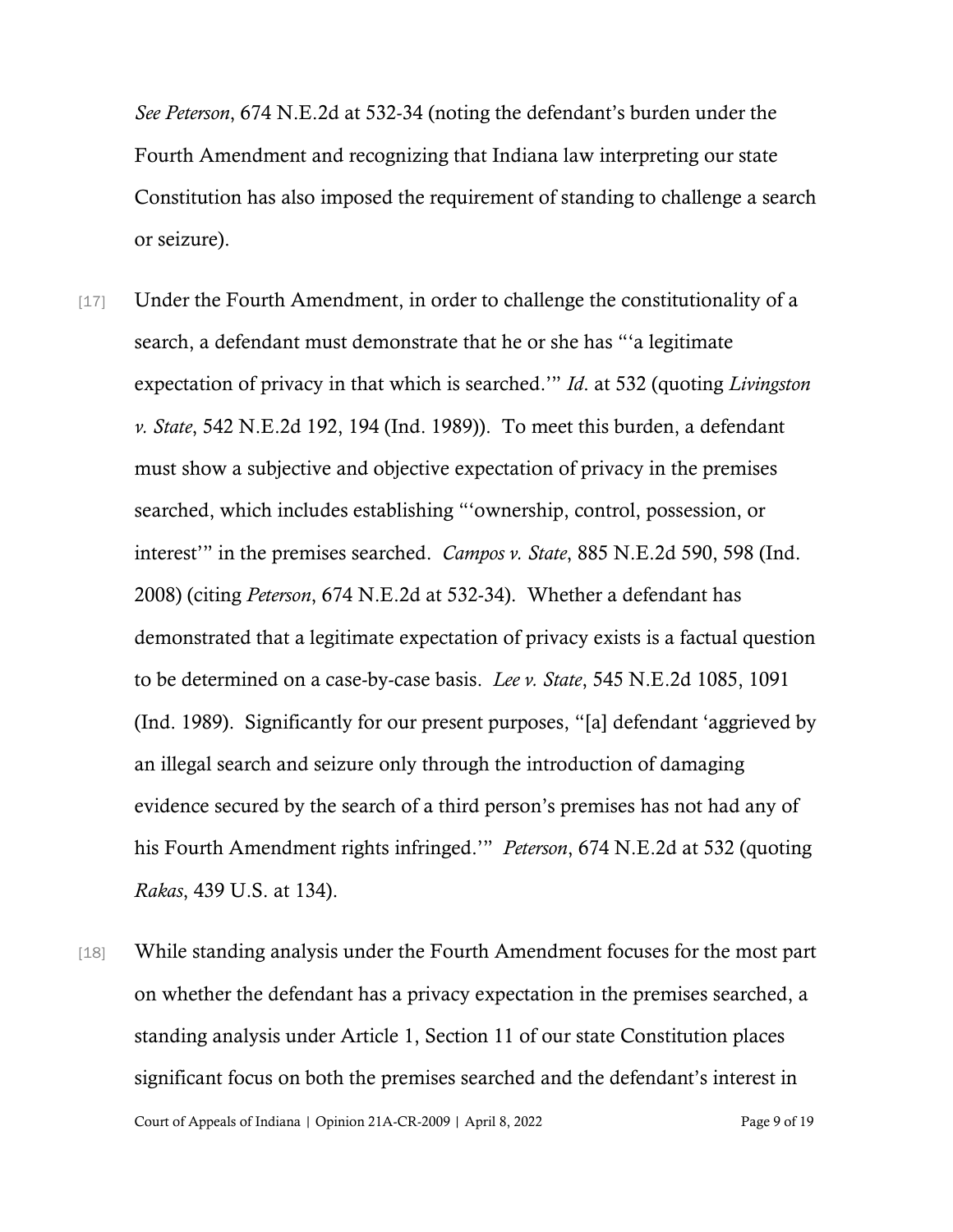the property seized. *Id*. at 534. This difference was acknowledged by the *Campos* court, which observed that "the Indiana Constitution provides protection for claimed possessions irrespective of the defendant's interest in the place where the possession was found." *Campos*, 885 N.E.2d at 598. However, despite this analytical difference between Fourth Amendment and Article 1, Section 11 standing determinations, where the defendant does not assert any claim of privacy to a seized item, the result under both Constitutions will essentially be the same. *See Allen v. State*, 893 N.E.2d 1092, 1099 (Ind. Ct. App. 2008) (engaging in a Fourth Amendment analysis where Allen did not assert a privacy interest in any seized item), *trans. denied*.

[19] Here, Allen challenged the constitutionality of the search of David's person and his sock, arguing that she had standing to do so merely because the search of David led to the search warrant which ultimately yielded contraband for which she was criminally charged. However, as noted above, it is well-established Fourth Amendment jurisprudence that a criminal defendant's Fourth Amendment rights are not implicated simply because a search of a third party led to evidence which incriminates the defendant. *See Peterson*, 674 N.E.2d at 532; *Rakas*, 439 U.S. at 134. Even if it were possible for Allen to establish standing by establishing a privacy interest in David's person or clothing, Allen made no attempt in the suppression proceedings to do so. We conclude, therefore, that Allen lacks standing to raise this challenge. *See Mabra v. Gray*, 518 F.2d 512, 513-14 (7th Cir. 1975) (holding that as "a matter of federal law, appellant may not assert an alleged violation of his wife's Fourth Amendment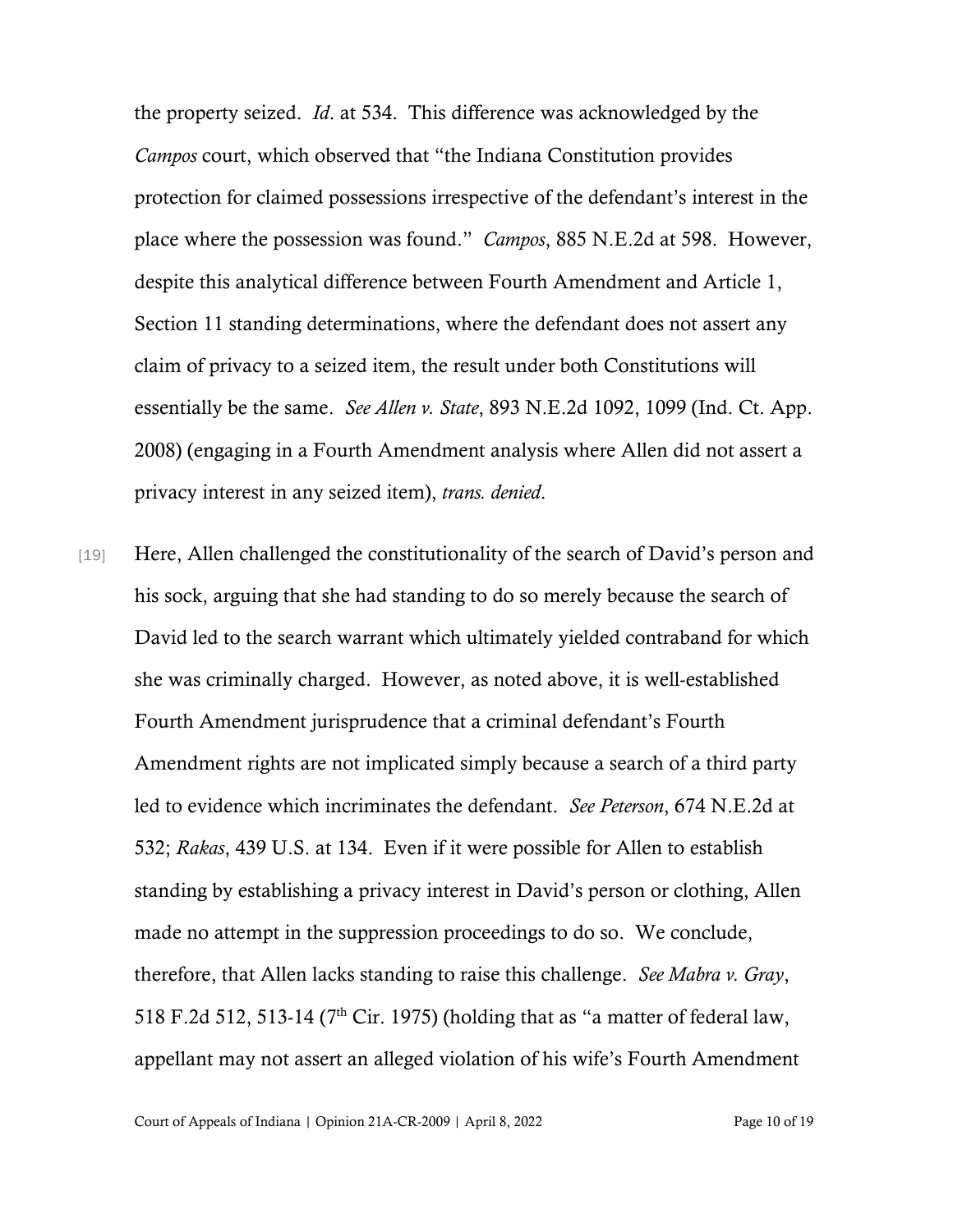rights as a basis for suppressing the evidence taken from her person"); *see also Harris v. State*, 156 N.E.3d 728, 731-33 (Ind. Ct. App. 2020) (concluding that Harris lacked standing under the Indiana Constitution to challenge the search and seizure of a pair of jeans where there was no evidence he had an objective privacy interest in them and had disavowed ownership of them).

- [20] On appeal, Allen implicitly acknowledges that there is no federal or state authority supporting her right to challenge the search of David's person or clothing, as she argues for an "extension of the law" based upon the fact that David is her spouse and the search warrant was used to search the marital home, including the marital bedroom. (Appellee's Br. p. 21). We cannot credit this argument for several reasons, the first being that Allen did not raise it below. Arguments raised for the first time on appeal, even ones based upon constitutional claims, are waived for appeal. *Endres v. Ind. State Police*, 809 N.E.2d 320, 322 (Ind. 2004); *Terpstra v. State*, 138 N.E.3d 278, 285-86 (Ind. Ct. App. 2019)*, trans. denied*. Allen did not argue in her written suppression filings or at the suppression hearing that her status as David's spouse gave her standing to challenge the search of his person or clothing. Therefore, this claim is waived for our consideration. *See id*.
- Court of Appeals of Indiana | Opinion 21A-CR-2009 | April 8, 2022 Page 11 of 19 [21] However, even if her claim were not waived, we would still not find in Allen's favor. Allen offers no support for her argument grounded in the text of either the Fourth Amendment or Article 1, Section 11. The legal authority she relies upon on appeal does not directly support her claim to standing: neither *Obergefell v. Hodges*, 576 U.S. 644, 675, 135 S.Ct. 2584, 2604-05, 192 L.Ed.2d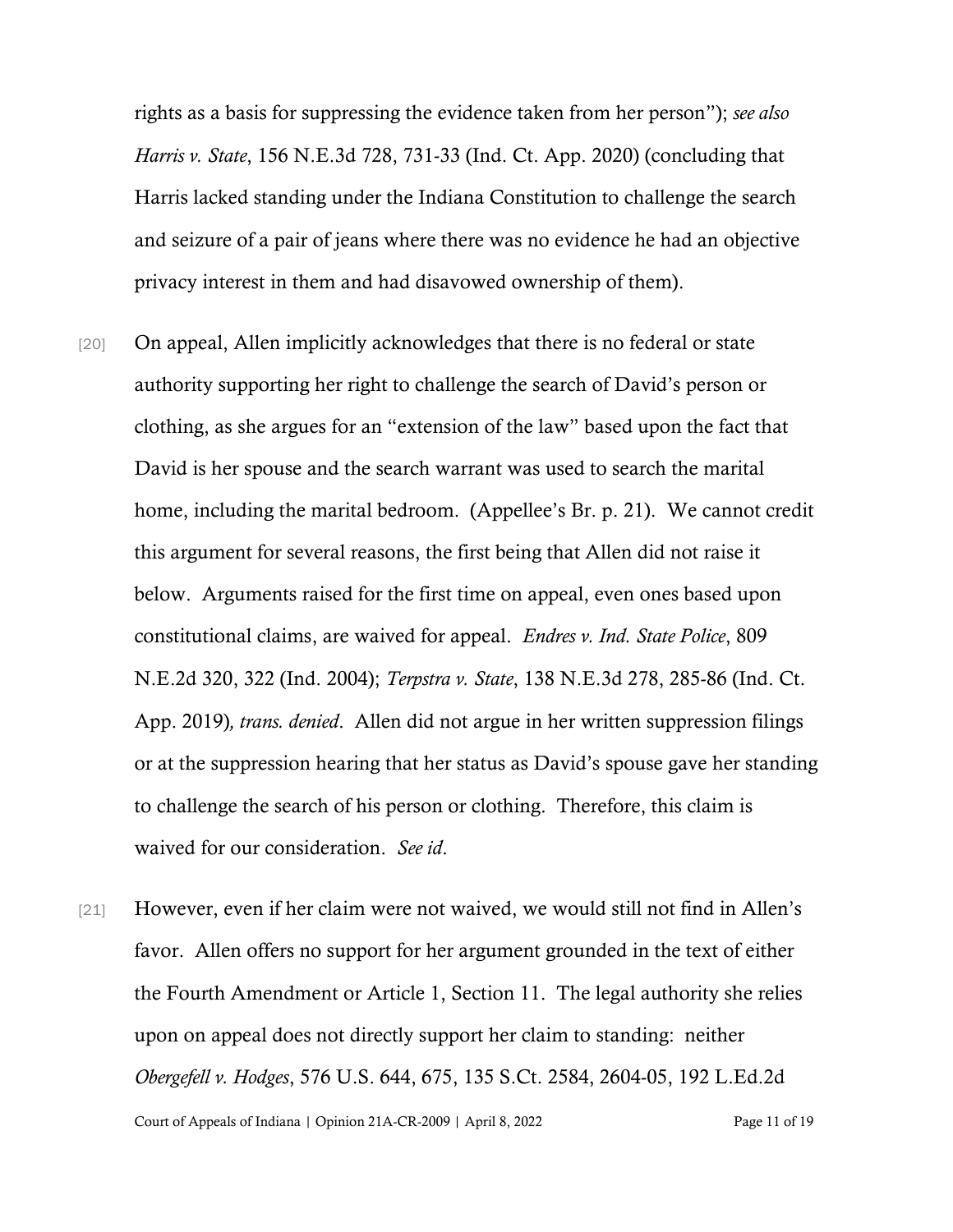609 (2015) (holding that same-sex couples may exercise the fundamental right to marry), nor *Collins v. Virginia*, -- U.S. --, 138 S.Ct. 1663, 1672, 201 L.Ed.2d 9 (2018) (holding that the automobile exception to the Fourth Amendment does not permit a police officer to enter the curtilage of a home to search a vehicle parked there without consent or a search warrant), involved a claim of standing to challenge a search and seizure based on a spousal relationship. The Supreme Court has never held that the spousal relationship allows one spouse to vicariously assert the Fourth Amendment rights of the other spouse. *See* W. LaFave, 4 *Search and Seizure* § 11.3(i) (6<sup>th</sup> Ed.). Indeed, Allen presents no relevant authority from this or any other jurisdiction supporting her claim to spousal standing, and she fails to adequately explain why her rights are not sufficiently protected by the search warrant requirement. In addition, her argument that standing may essentially be automatically conferred through a spousal relationship also contradicts existing authority holding that whether a privacy interest exists sufficient to confer standing is a factual inquiry which must be determined on a case-by-case basis. *See Lee*, 545 N.E.2d at 1091. Without any support from the text of our state or federal Constitutions themselves or from the constitutional jurisprudence of our state or federal courts, we decline to endorse Allen's proposed extension to the law of standing. Therefore, inasmuch as the trial court's grant of Allen's motion to suppress was premised on Allen's argument pertaining to the search of David's person or his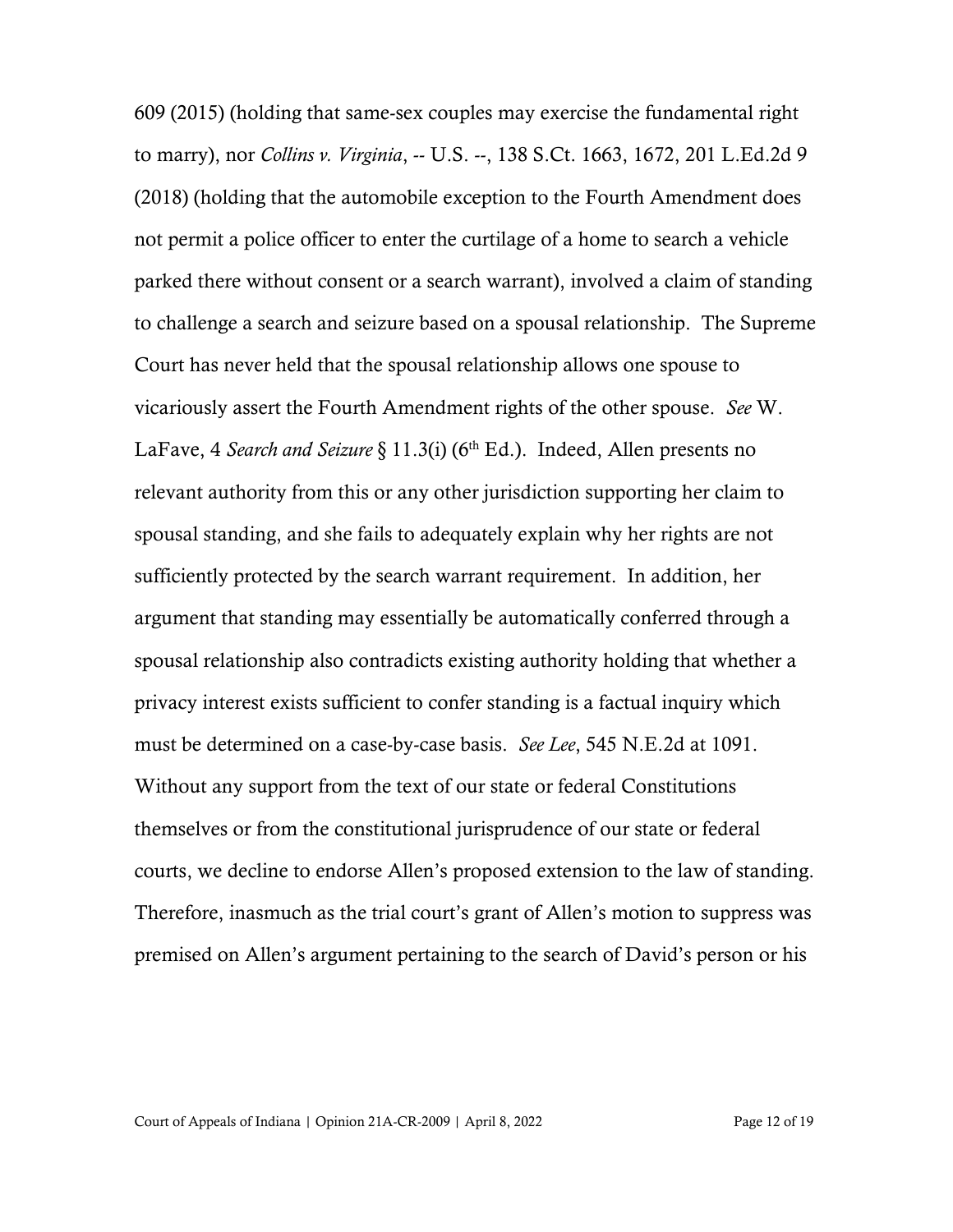clothing, we conclude that determination was contrary to law.<sup>[2](#page-12-0)</sup> See Renzulli, 985 N.E.2d at 1146.

#### II*. Omission from Search Warrant Affidavit*

[22] The State also challenges Allen's suppression argument that Officer Tedrow's omission of David's statement that he did not know whether there were additional drugs in Apartment 14 fatally undermined the probable cause supporting the search warrant. Both the Fourth Amendment and Article 1, Section 11 require that a search warrant be supported by probable cause. *Darring v. State*, 101 N.E.3d 263, 268 (Ind. Ct. App. 2018). *Franks v. Delaware*, 438 U.S. 154, 171-72, 98 S.Ct. 2674, 2684-85, 57 L.Ed.2d 667 (1978), established the rule that "when a warrant is supported in part by perjured statements or statements made with reckless disregard of the truth, the warrant will be invalid if the remainder of the supporting affidavit does not contain sufficient basis for probable cause." *Ware v. State*, 859 N.E.2d 708, 718 (Ind. Ct. App. 2007), *trans. denied*. Where a defendant claims that information has been wrongly omitted from the affidavit, as opposed to a claim that false information was included, the defendant must show that the affiant engaged in a "deliberate falsehood or reckless disregard for the truth in omitting the information and show that probable cause would no longer exist if such omitted information were considered by the issuing judge." *Darring*, 101 N.E.3d at 268. The

<span id="page-12-0"></span> $2$  Due to our conclusion that Allen lacks standing to challenge the search of David, we do not address her argument that the search of David and his sock was illegal.

Court of Appeals of Indiana | Opinion 21A-CR-2009 | April 8, 2022 Page 13 of 19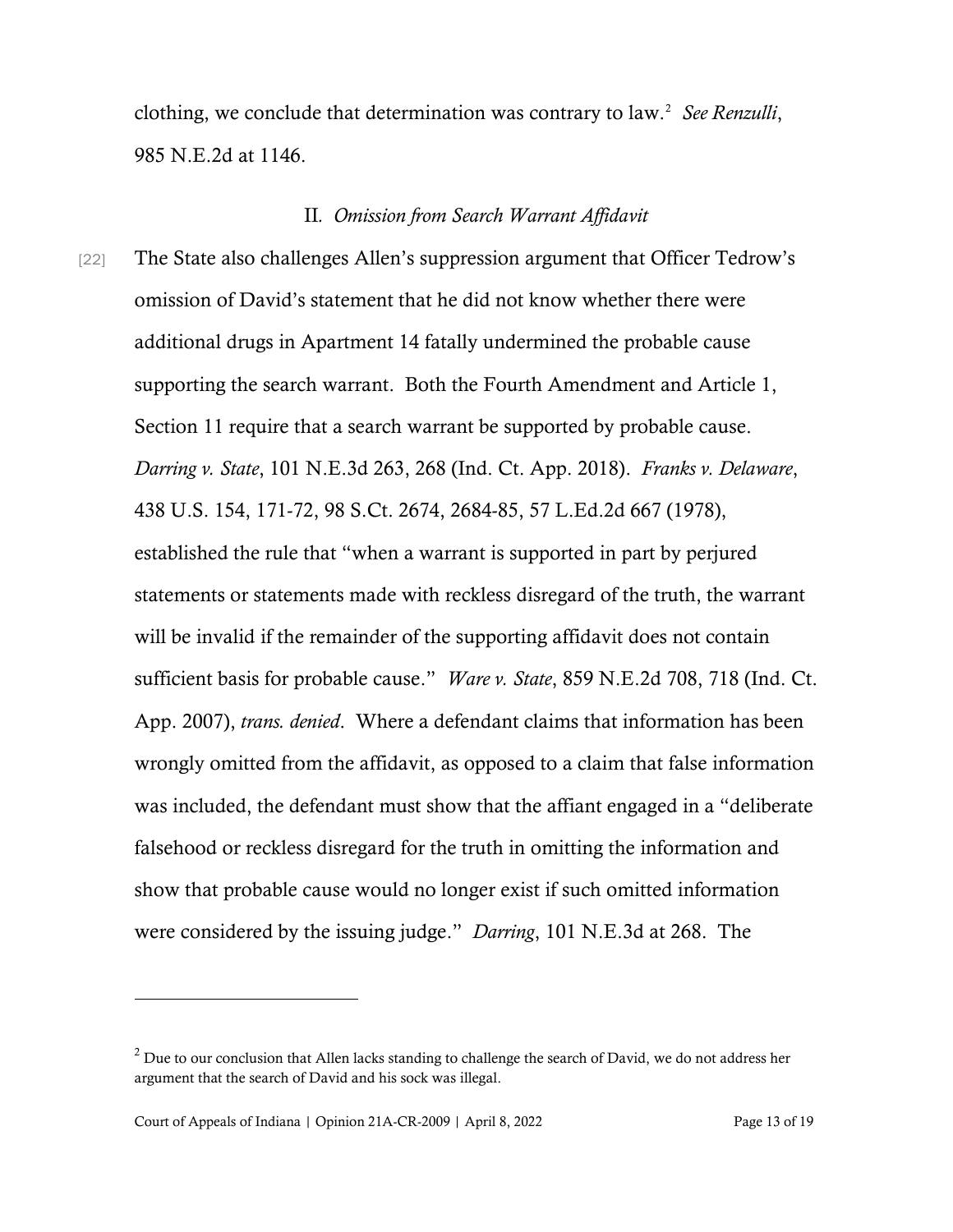defendant has this burden because the *Franks* rule only protects against omissions that are designed to mislead or that are made with reckless disregard about whether they would mislead the judge issuing the warrant. *Id*. The defendant's failure to show that the omission was deliberately or recklessly misleading is "fatal" to a *Franks* challenge. *Ware*, 859 N.E.2d at 719 (holding that Ware had failed to show the omission was deliberately or recklessly misleading and addressing the second, probable-cause prong only because it was an issue of first impression).

[23] The State argues that Allen failed to produce any evidence at the suppression hearing tending to show that Officer Tedrow's omission of David's statements was done deliberately or recklessly to mislead. Allen called David as her only witness at the hearing, and he did not provide any testimony bearing on this issue. The only other evidence admitted at the hearing was Officer Tedrow's body camera footage which shows David making the statements the omission of which Allen now argues constituted the *Franks* violation. Allen does not present us with any argument based on the facts and circumstances present in the body camera footage from which she contends the trial court drew a reasonable inference that Officer Tedrow intended to mislead by omitting David's statements. Rather, Allen argues that

> [i]f a trial court receives evidence during a suppression hearing which demonstrates that an officer seeking the warrant omitted an otherwise attributed declarant's direct disavowal of knowledge regarding the thing sought to be found, in the specific place requested to be searched, the suppression court should hold the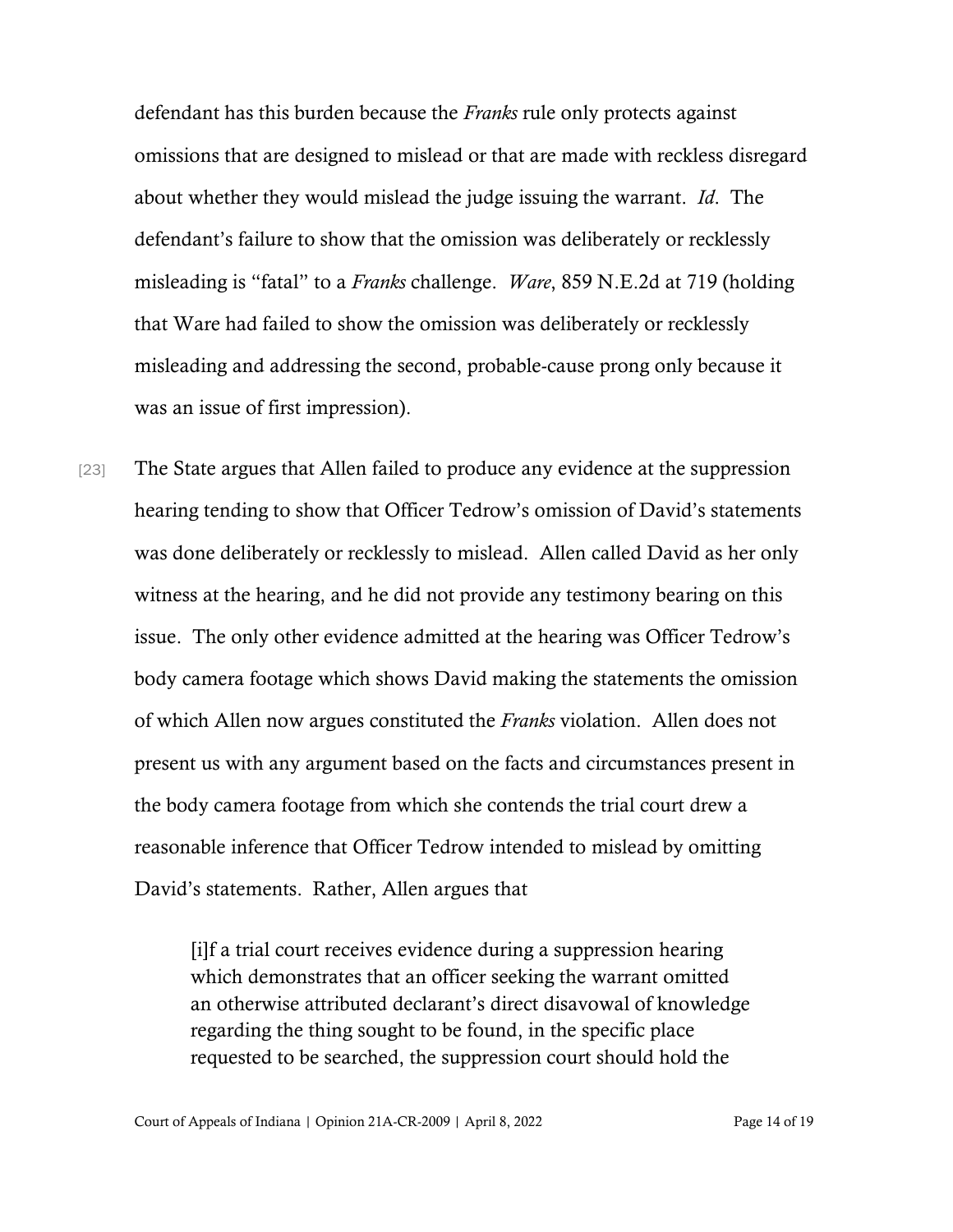power to evaluate whether the omission was designed to mislead or made in reckless disregard of the truth.

(Appellant's Br. p. 31). Thus, Allen essentially argues that, where a defendant alleges a *Franks* violation due to an omission, we should hold that the defendant may make the required showing of intent to mislead simply by showing the omission itself. This would, in effect, create a presumption of improper officer intent whenever a defendant could show an omission was made, relieving the defendant of the clear burden, as set forth in *Franks* and applied to the context of an omission in *Ware,* to demonstrate "deliberate falsehood or reckless disregard for the truth in omitting the information[.]" *Franks*, 438 U.S. at 156 (holding that defendant bears the burden of proof by a preponderance of the evidence); *see also Ware*, 859 N.E.2d at 718. We decline to do so. Contrary to Allen's assertion, our holding does not elevate form over substance, nor does it make "a mockery of both the Indiana and federal [C]onstitutions[,]" to follow precedent establishing that she had the burden of proof on her claim. (Appellant's Br. p. 31). Therefore, inasmuch as the trial court's suppression ruling was based on Allen's claim that Officer Tedrow acted improperly by omitting David's statements from the search warrant affidavit, we conclude that the State has shown that the ruling was contrary to law. $3$ 

<span id="page-14-0"></span><sup>3</sup> Allen's failure to meet her burden to show Officer Tedrow's intent to deceive was fatal to her claim. *See Ware*, 859 N.E.2d at 719. Therefore, we do not address the parties' other arguments regarding whether probable cause would have existed had the search warrant judge considered the omitted statements, nor do we address the parties' contentions regarding whether the officers relied on the search warrant in good faith.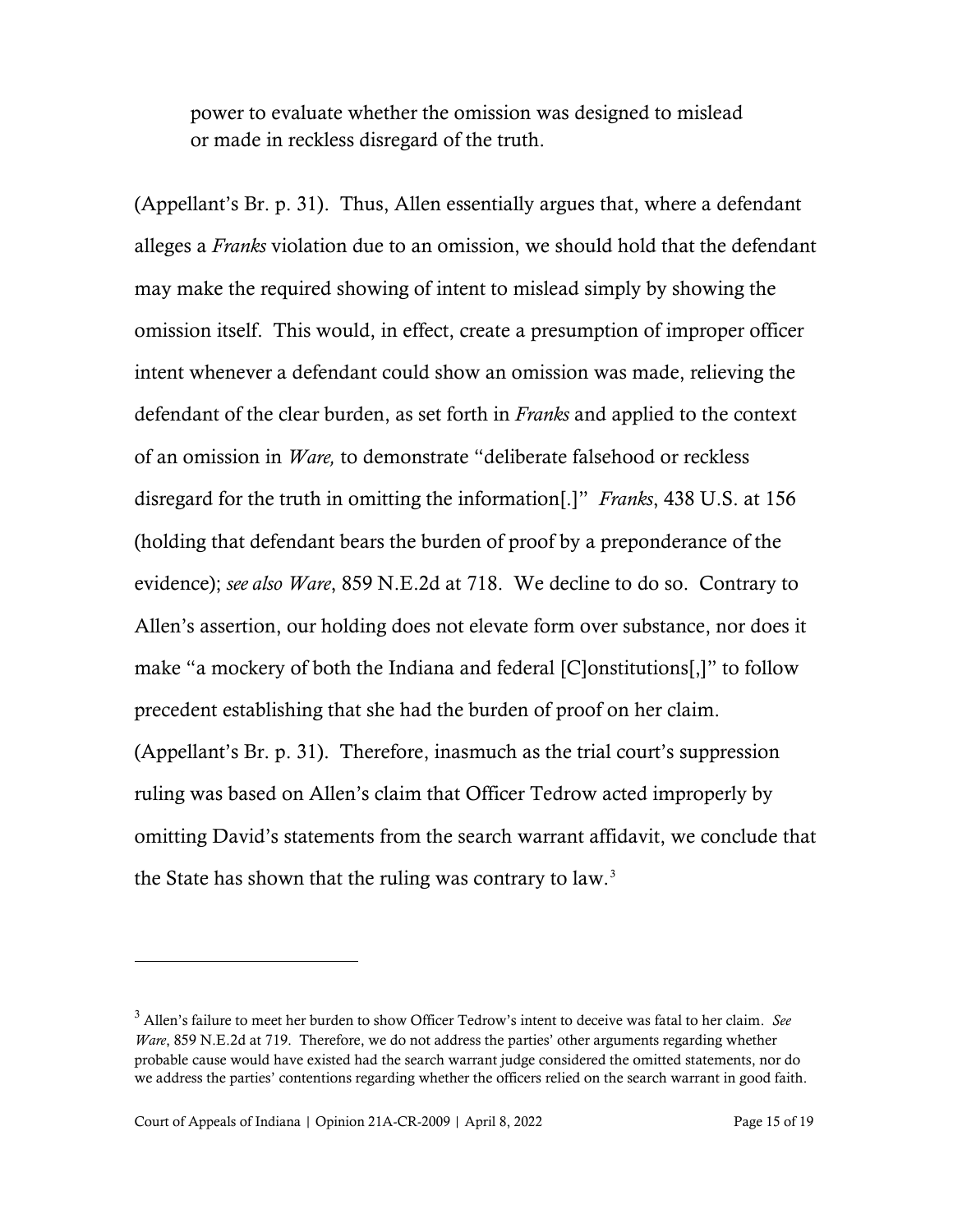#### III*. Probable Cause Supporting the Search Warrant*

- [24] Allen contends that an additional basis exists for upholding the trial court's grant of her motion to suppress in that Officer Tedrow's search warrant affidavit was facially devoid of probable cause. The State responds that Allen waived this claim by failing to raise it below. We agree with the State, as our review of Allen's written and oral suppression arguments failed to uncover any contention regarding the facial lack of probable cause supporting the search warrant. Challenges to the probable cause supporting a search warrant are waived if raised for the first time on appeal. *Goodner v. State*, 685 N.E.2d 1058, 1060 (Ind. 1997) (declining to address Goodner's waived contentions regarding the lack of probable cause supporting a search warrant raised for the first time on appeal).
- [25] However, even if Allen had not waived this claim, we would still reverse the trial court's suppression order. To obtain a search warrant, the State must file an affidavit describing the place to be searched, what contraband is to be the focus of the search, and the facts that constitute probable cause for the search. Ind. Code  $\S$  35-33-5-2(a). The decision to issue the search warrant should be based on the facts provided in the search warrant affidavit and the "rational and reasonable inferences drawn therefrom." *Overstreet v. State*, 783 N.E.2d 1140, 1157 (Ind. 2003). Probable cause to search a premises is established where the affidavit permits a reasonably prudent person to believe that a search of the premises will uncover evidence of a crime. *Id*. This is a practical, commonsense determination that, given all the circumstances set out in the

Court of Appeals of Indiana | Opinion 21A-CR-2009 | April 8, 2022 Page 16 of 19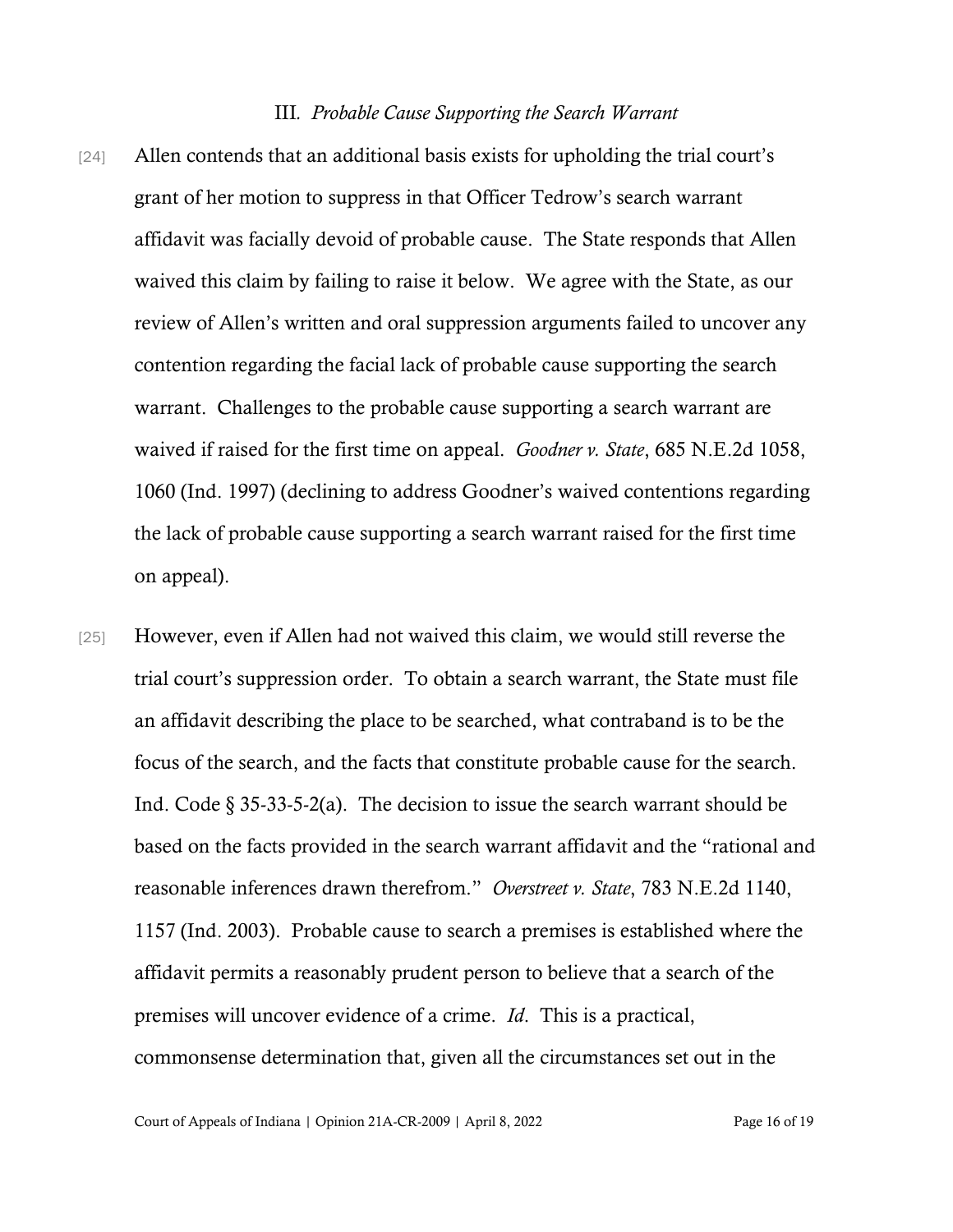affidavit, there is a fair probability that contraband or evidence of a crime will be found. *McCollum v. State*, 63 N.E.3d 5, 9 (Ind. Ct. App. 2016). "The duty of a reviewing court is simply to ensure that the magistrate had a 'substantial basis' for concluding that probable cause existed." *Overstreet*, 783 N.E.2d at 1157 (quoting *Illinois v. Gates*, 462 U.S. 213, 238-39, 103 S.Ct. 2317, 2332, 76 L.E.2d 527 (1983)). The reviewing court is required, with significant deference to the magistrate's probable cause decision, to focus on whether reasonable inferences drawn from the totality of the evidence support that determination. *Id*.

[26] Officer Tedrow's search warrant affidavit provided, in relevant part, as follows:

I knocked on the door of Apartment 14 and requested that David come speak with me. Several other adults and two young children were also in the apartment. David appeared to be heavily intoxicated. He advised that he took two glasses of "Robitussen." David showed an inability to remain still during the entirety of our conversation. Officer Bade observed a bulge from David's left sock. David was given an exterior pat down and Officer Bade felt what he knew to be a "baggie" in David's sock. This bag contained a white, powdery substance. This substance yielded a positive result for the presence of heroin. David was placed in handcuffs at the time. Without any questioning from police, David stated, "if there's anything here that's found, it's all mine." This statement led officers to believe that there are other controlled substances inside the residence. During the search of David's pockets, prior to transport, a round pill was located in David's pocket. The pill was identified as Oxymorphone Hydroxocholoride, a [S]chedule II controlled substance.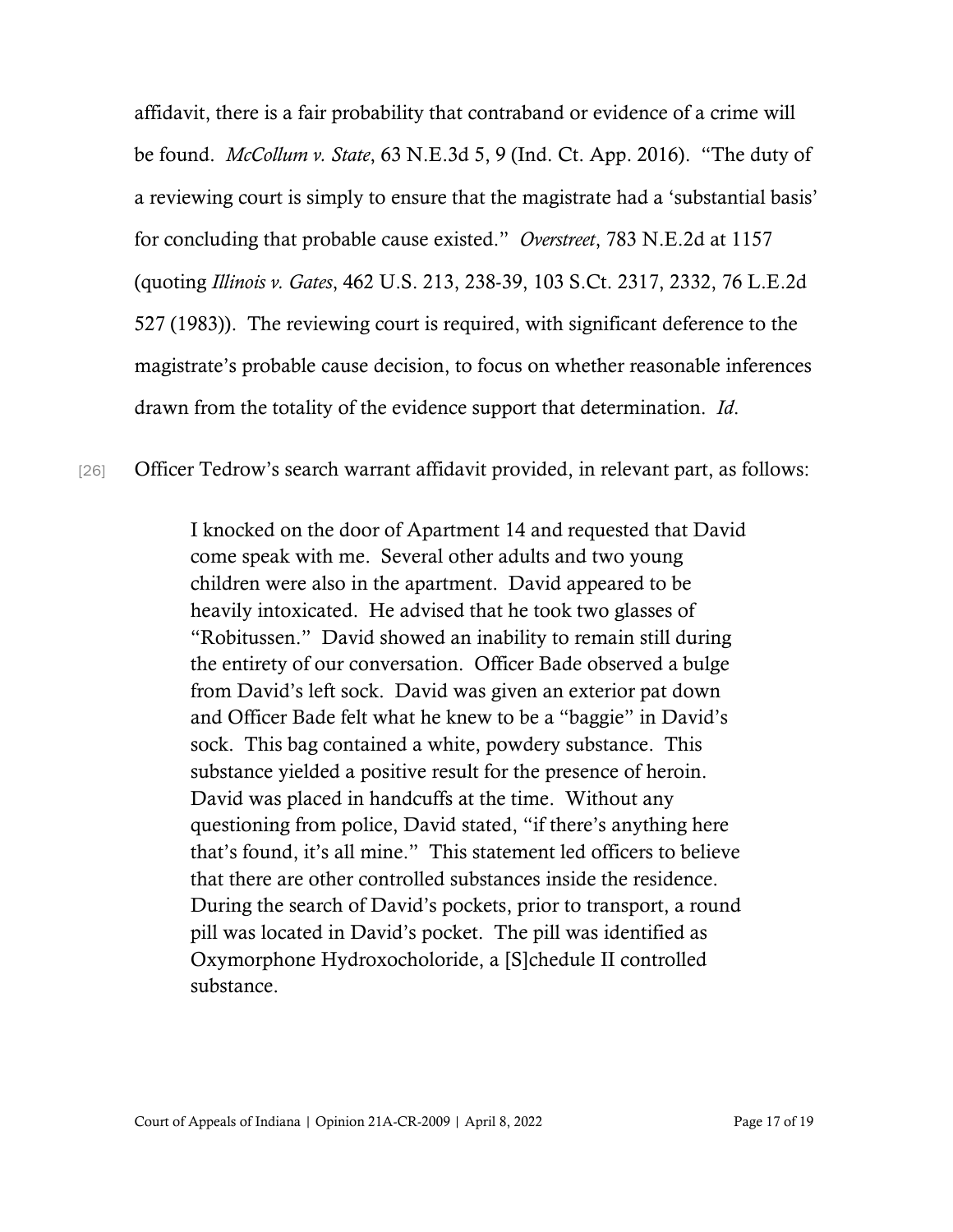(Appellant's App. Vol. II, p. 102). Therefore, the pertinent facts before the search warrant judge were that, after having just exited Apartment 14 and been arrested for the heroin in his sock, without any prompting, David volunteered the information that if the officers found anything else "here" it belonged to him. (Appellant's App. Vol. II, p. 102). The totality of this evidence permits a reasonable inference that David knew that there was additional heroin in the home for which he wished to claim responsibility. It could also reasonably be inferred that David's equivocation was not based upon his lack of knowledge about whether there was actually additional heroin inside Apartment 14 but, especially given his unprompted offer of the information, was, rather, his attempt to hedge his bets that the officers would not discover it. Based on this evidence and the reasonable inferences it permits, we conclude that a substantial basis for probable cause existed to search Apartment 14 for evidence of heroin. *See Overstreet*, 783 N.E.2d at 1157.

[27] Allen attempts to ascribe other interpretations to these facts, including arguing that David's reference to "here" could have been to his clothing and that David's statement about other things being in the house was not particularly credible because he was highly intoxicated and had already apparently lied about only taking cold medicine. (Appellant's App. Vol. II, p. 102). These arguments miss the mark, as the trial court's duty, and ours by extension, is not to determine if other explanations could be had for David's conduct and statements apart from signaling the probability of the presence of additional drugs in Apartment 14; rather, the reviewing court is to determine, giving